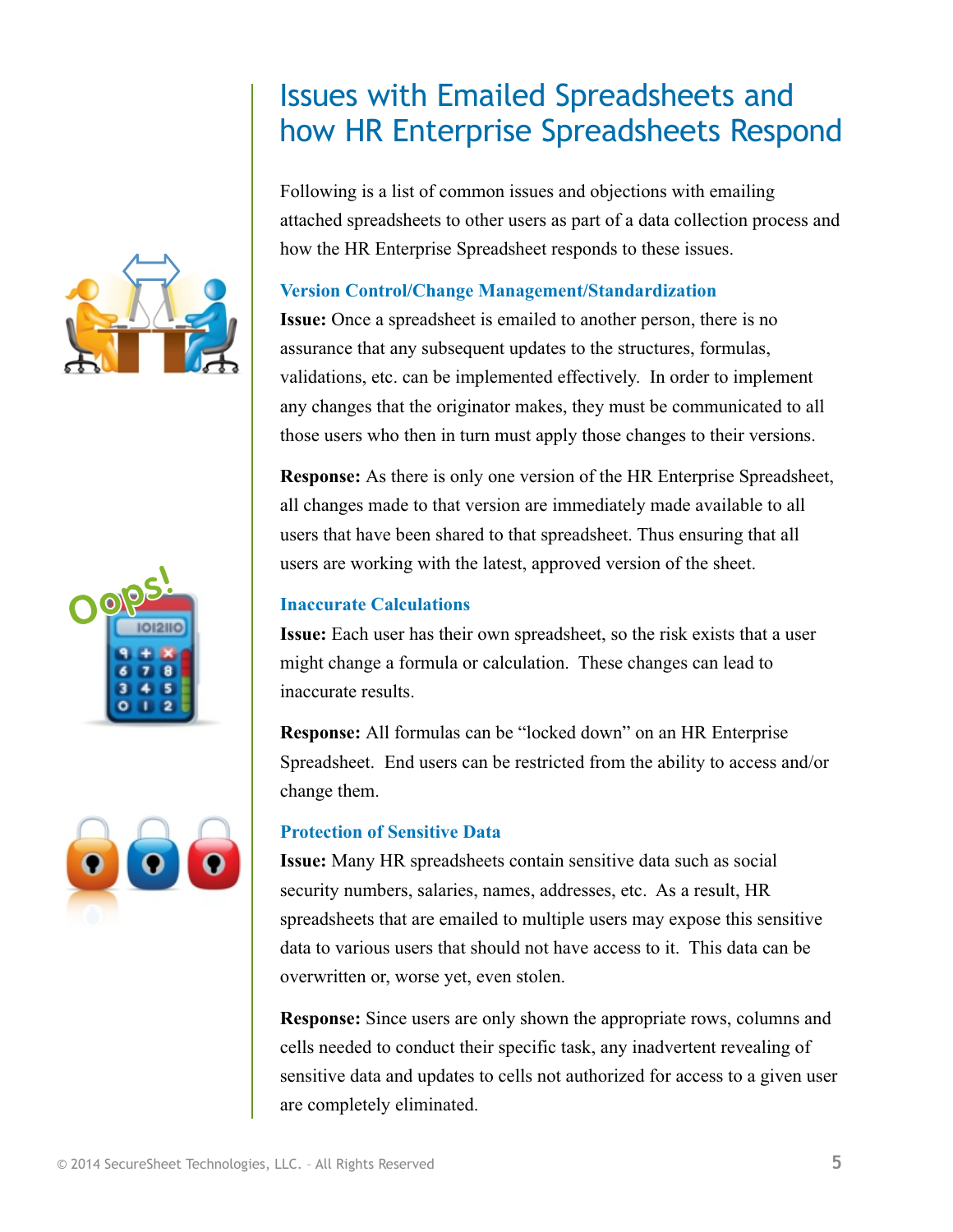

#### **Accuracy of Data**

**Issue:** User errors and invalid data can be mistakenly entered.

**Response:** Data validations and conditional formatting rules can be applied to enforce data accuracy across multiple users on a single sheet. These validations can be "locked down" to eliminate any inadvertent removal or overlay of values that can result with an uncontrolled spreadsheet.

#### **Timeliness of Data**

**Issue:** If everyone has their own version of the spreadsheet, it becomes very difficult for the originator to manage the status of each responder, especially if they are dealing with hundreds of potential users. This can cause delays in receiving critical data or may result in missed deadlines.

**Response:** Since all updates are done in real-time on the centralized  $XWRPDWHG$  RPSH VDWLRthe current status and status of example status of  $R$ responder is known instantly. Unfilled cells or rows can be filtered and custom exception inquiries or reports can be generated to show what's left open to complete.

#### **No Audit Capabilities**

**Issue:** With users entering data on their own copies of a spreadsheet, there is no way to get a unified view of all the value changes, especially if more than one user can change the value of a given cell. Additionally, if the user can also change the "structure" of the sheet by inserting, deleting or moving sheets, rows and columns, there is no ability to track those changes either. Ultimately, there is no good way to track down any issues that may arise when those sheets are merged back together into a master sheet and then structural or value issues are exposed.

**Response:** With the single,  $XWRPDWHG$  RPSH VDWLRall SUHDGVKH access is controlled in a centralized RPSH VDWLR and Hang GVKHHW result, full audit trails are available. These audit trails can include login and sheet access history, structural changes to a sheet or workbook, row updates and cell-level audit history across multiple users.

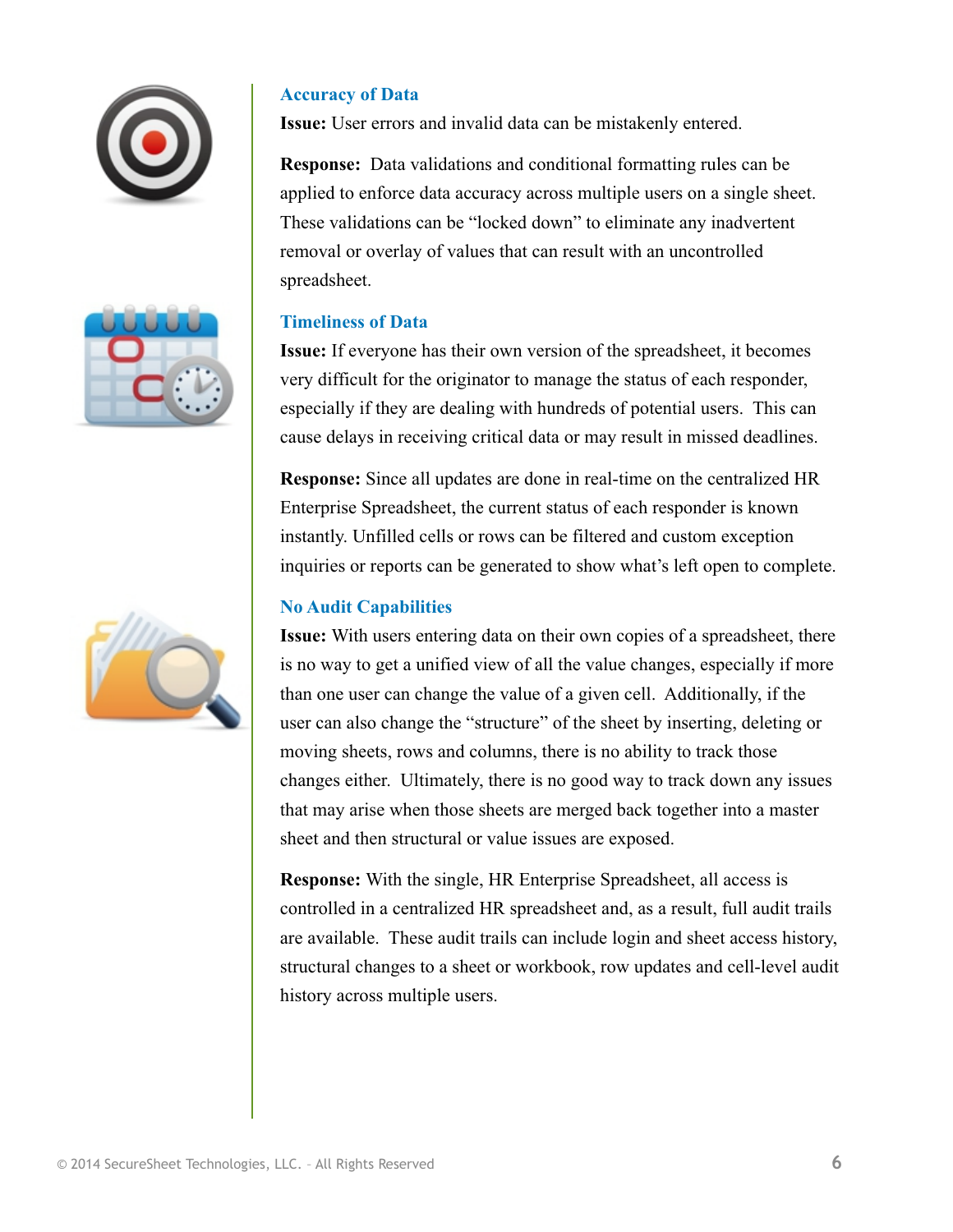

#### **User Acceptance**

**Issue:** Many users may not want to have a copy of someone else's spreadsheet on their desktop. This creates an environment of resistance for those users who do not want to respond to emails sent with attached spreadsheets.

**Response:** The Automated Compensation Spreadsheet preserves its familiarity to the end-user because it maintains the simple spreadsheet interface that users are used to. In fact, it may be the exact same sheet layout that they have been using for years, just now in a centralized setting. Because it is centralized without a copy on their desktops and because the end user is only seeing the rows and columns that they are authorized to see, a user is more likely to accept the sheet faster and respond quicker.

#### **Compliance**

**Issue:** As spreadsheets are part of the overall resources of an organization, they must be accounted for when developing a compliance strategy for the HR department. Key compliance risks exist once the spreadsheet is distributed to multiple users. These risks include unauthorized access and modification of data or formulas which degrades the model's integrity. HR spreadsheets are notoriously difficult to manage as part of an overall compliance implementation.

**Response:** The Automated Compensation Spreadsheet is centrally managed and controlled with appropriate audit trails. Therefore it's much easier for a corporation to review and certify the spreadsheet as complying with its stated objectives.

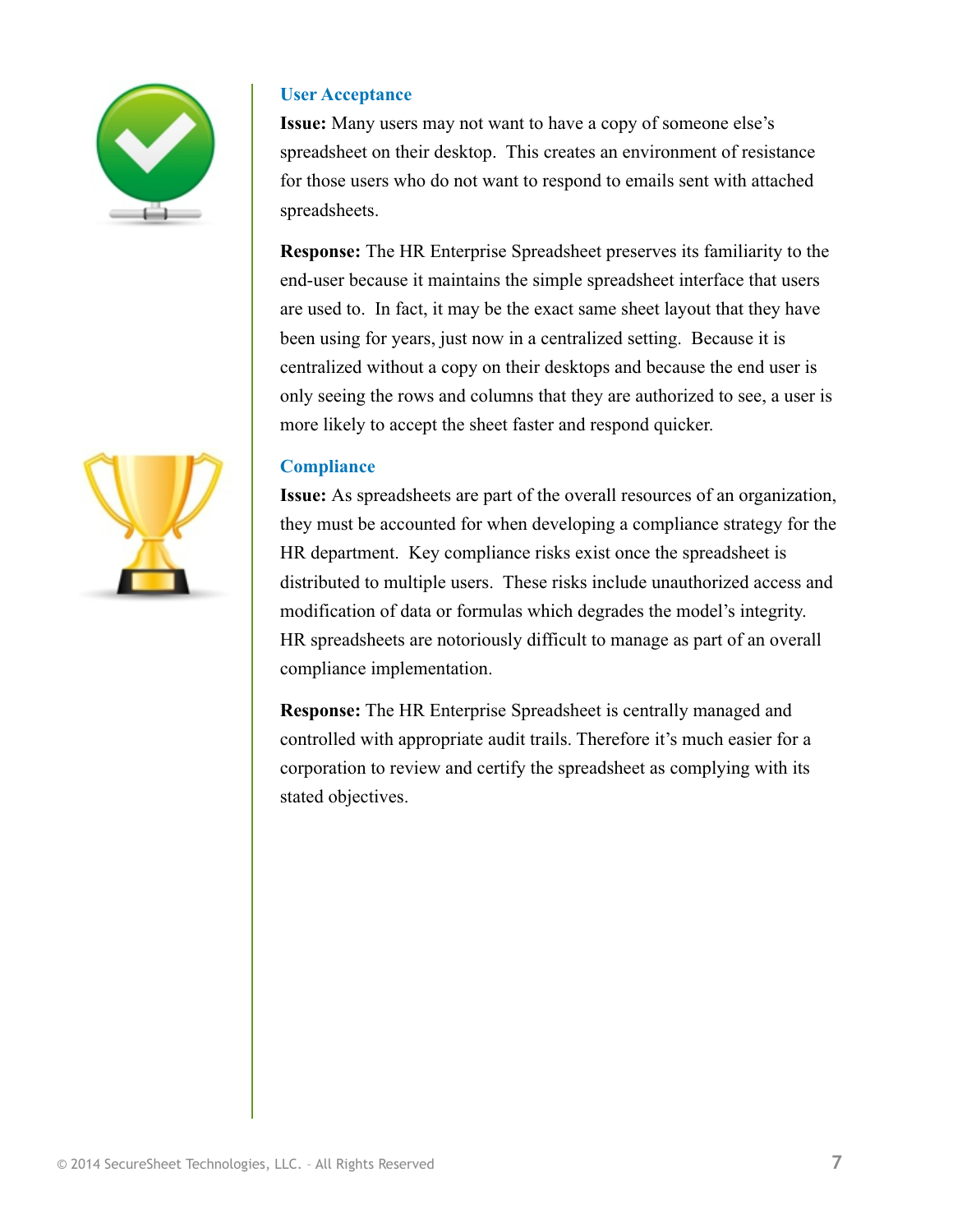## Enterprise Compensation Spreadsheet Performance & Merit Case Study

#### **Performance & Merit Process Description:**

Every year, each major business unit of a large company conducts reviews for employees to determine increases in annual compensation. Managers are given budgets and guidelines to follow for evaluating pay for direct reports. Close to 1,000 managers across the enterprise are involved in collecting the required data on all their employees. This exercise is conducted once a year and is iterative in nature within defined timelines. This company uses data from their SAP Human Capital Management (HCM) application as the source of their initial list of employees and salaries. The HCM system is also the destination of the compensation data once collected from the managers.

# **The Old Way**

**The Old Way:** Unique, individual spreadsheets were manually generated for each manager and included the compensation data for each of their direct reports. These spreadsheets were distributed manually by emailing them to each manager. Due to the magnitude of the manual effort required, many associates including executive assistants were handling the spreadsheets which included sensitive data.

While the spreadsheets were out, **no effective mechanism** existed to monitor the status or progress of the data collection or assigning proxies for the absentee managers. Additionally, there were **no effective controls**  that enforced the data integrity of the spreadsheets once they were returned.

After each sheet was returned, they had to be manually reviewed for accuracy and then manually sent back again for revisions if there were any discrepancies. Any changes in employee data had to be manually reflected in each spreadsheet. Finally, once completed, all the spreadsheets had to be **manually merged** back into a "master" spreadsheet where the responses were aggregated to calculate totals. Finally, the completed data was merged back into the SAP HCM application.

The time from start to finish for this process spanned several weeks with managers and executive assistants dreading this yearly ritual. Additionally, this process was **not SOX compliant** for their auditors.